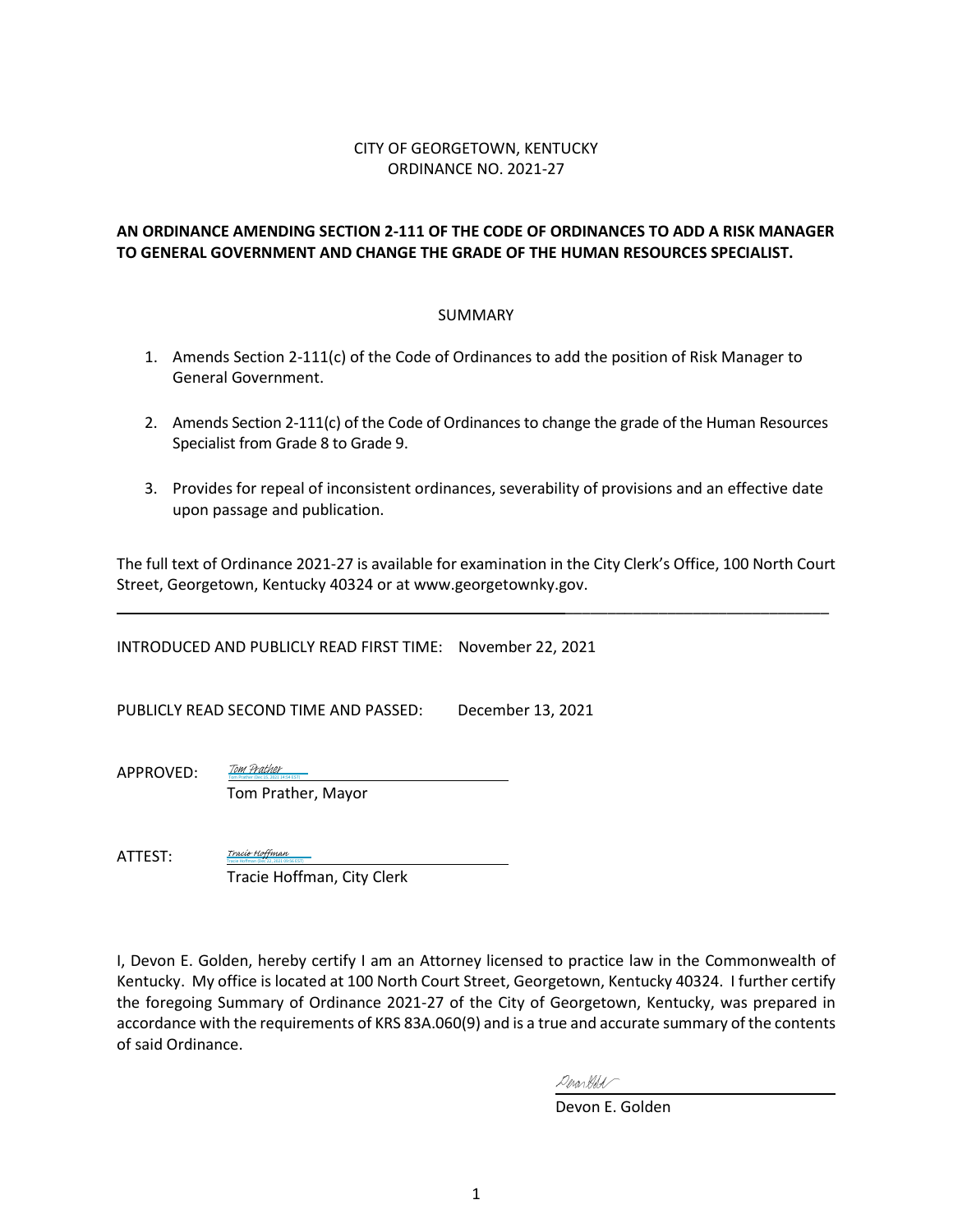# **CITY OF GEORGETOWN ORDINANCE NO. 2021-27**

# **AN ORDINANCE AMENDING SECTION 2-111 OF THE CODE OF ORDINANCES TO ADD A RISK MANAGER TO GENERAL GOVERNMENT AND CHANGE THE GRADE OF THE HUMAN RESOURCES SPECIALIST.**

SPONSORS: David Lusby and Willow Hambrick

NOW, THEREFORE, be it ordained by the City of Georgetown, Kentucky:

# **SECTION ONE**

Section 2-111(c) of the Code of Ordinances is hereby amended to read as follows:

# **GENERAL GOVERNMENT**

| Mayor (This is statutory and not being created by this ordinance)      |          | $\mathbf 1$             |
|------------------------------------------------------------------------|----------|-------------------------|
| City Clerk (This is statutory and not being created by this ordinance) |          | 1                       |
| <b>Executive Assistant</b>                                             | Grade 7  | 1                       |
| Chief Administrative Officer                                           | Grade 12 | $\mathbf 1$             |
| <b>City Attorney</b>                                                   | Grade 11 | 1                       |
| <b>Human Resources Director</b>                                        | Grade 11 | 1                       |
| Human Resources Specialist                                             | Grade 89 | $\mathbf 1$             |
| <b>Risk Manager</b>                                                    | Grade 9  | $\overline{\mathbf{1}}$ |
| Deputy Clerk                                                           | Grade 6  | 1                       |
| <b>City Engineer</b>                                                   | Grade 11 | $\mathbf 1$             |
| <b>Engineering Technician</b>                                          | Grade 9  | 1                       |
| <b>Finance Director</b>                                                | Grade 11 | 1                       |
| <b>Finance Specialist</b>                                              | Grade 7  | 1                       |
| Finance/Legal Specialist                                               | Grade 7  | $\mathbf 1$             |
| <b>Computer Specialist</b>                                             | Grade 9  | 1                       |
| Part Time Seasonal Intern                                              |          | 3                       |
| <b>BUILDING INSPECTION</b>                                             |          |                         |
| Director of Building Inspection                                        | Grade 10 | 1                       |
| Senior Building Inspector                                              | Grade 9  | 1                       |
| Senior HVAC Inspector                                                  | Grade 9  | $\mathbf 1$             |
| <b>Building Inspector</b>                                              | Grade 8  | $\mathbf 1$             |
| Permit Technician                                                      | Grade 6  | 1                       |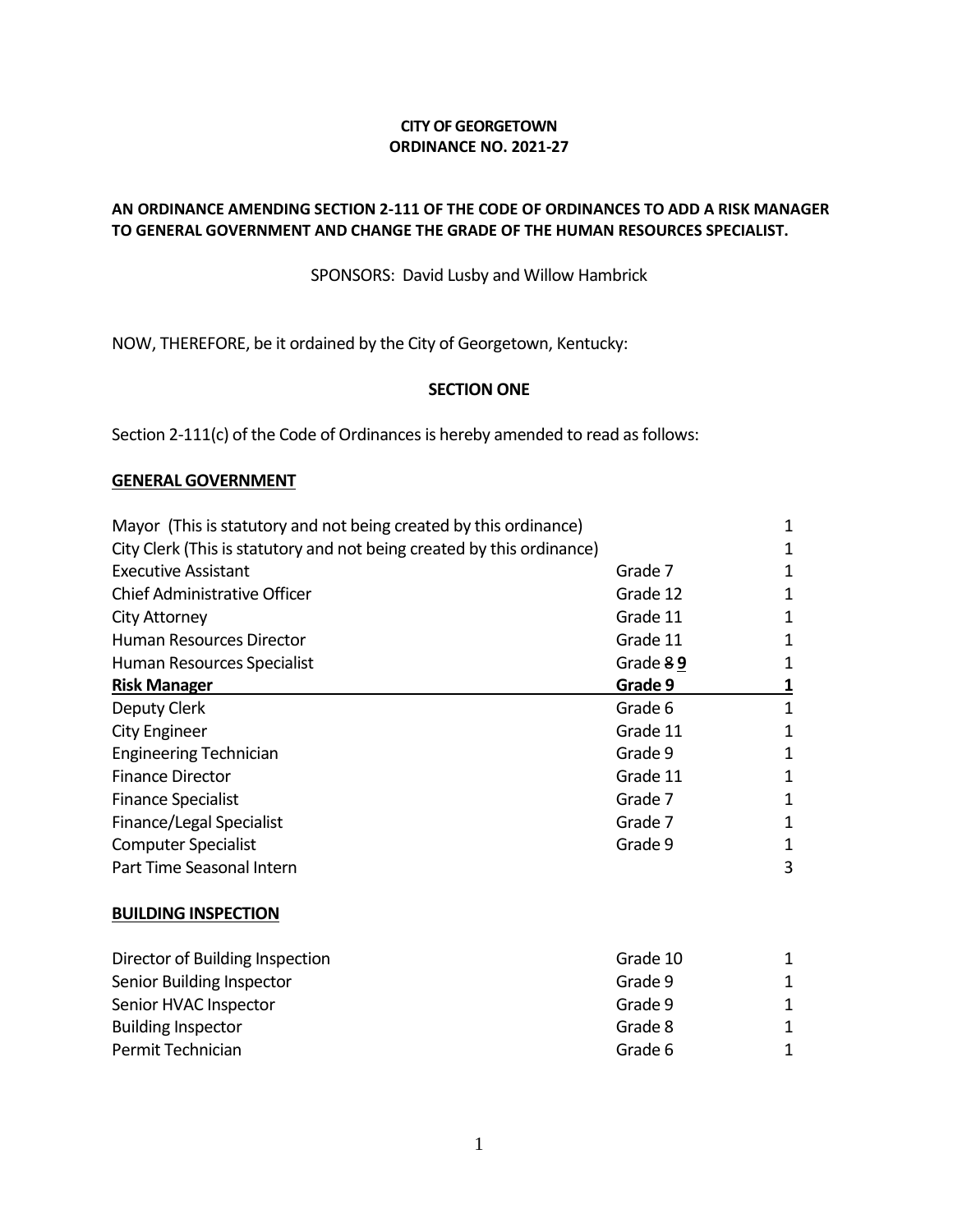# **POLICE**

| Police Chief                                    | Grade 11 | 1  |
|-------------------------------------------------|----------|----|
| <b>Assistant Police Chief</b>                   | Grade 10 | 1  |
| Captain                                         | Grade 9  | 1  |
| Lieutenant                                      | Grade 8  | 5  |
| Sergeant                                        | Grade 7  | 8  |
| Police Officer II                               | Grade 6  | 47 |
| PPT Police Officer II / School Resource Officer |          | 5  |
| Administrative Assistant II                     | Grade 6  | 1  |
| <b>Administrative Assistant</b>                 | Grade 5  | 1  |
| Receptionist                                    | Grade 4  | 1  |
| PTS Safety Officer                              |          | 1  |
| <b>PTS Crossing Guard</b>                       |          | 8  |
| Victim's Advocate                               | Grade 6  | 2  |
| PPT Victim's Advocate                           |          | 1  |

# **FIRE**

| Fire Chief                                        | Grade 11 |    |
|---------------------------------------------------|----------|----|
| <b>Assistant Fire Chief of Operations</b>         | Grade 10 |    |
| Assistant Fire Chief of Prevention (Fire Marshal) | Grade 10 |    |
| <b>Battalion Chief</b>                            | Grade 9  | 4  |
| Fire Inspector                                    | Grade 8  |    |
| Captain                                           | Grade 8  | 12 |
| Firefighter/EMT                                   | Grade 6  | 36 |
| <b>Administrative Assistant</b>                   | Grade 5  |    |
| Code Enforcement Officer                          | Grade 8  |    |
| PPT Administrative Assistant to Code Enforcement  |          |    |

# **DISPATCH**

| <b>Assistant Coordinator</b> | Grade 7 |    |
|------------------------------|---------|----|
| <b>TAC Officer</b>           | Grade 6 |    |
| <b>Shift Supervisor</b>      | Grade 6 |    |
| Dispatcher                   | Grade 5 | 20 |
| PPT Dispatcher               |         |    |

# **PUBLIC WORKS**

|         | $\mathcal{L}$                  |
|---------|--------------------------------|
| Grade 5 |                                |
|         | Grade 11<br>Grade 9<br>Grade 8 |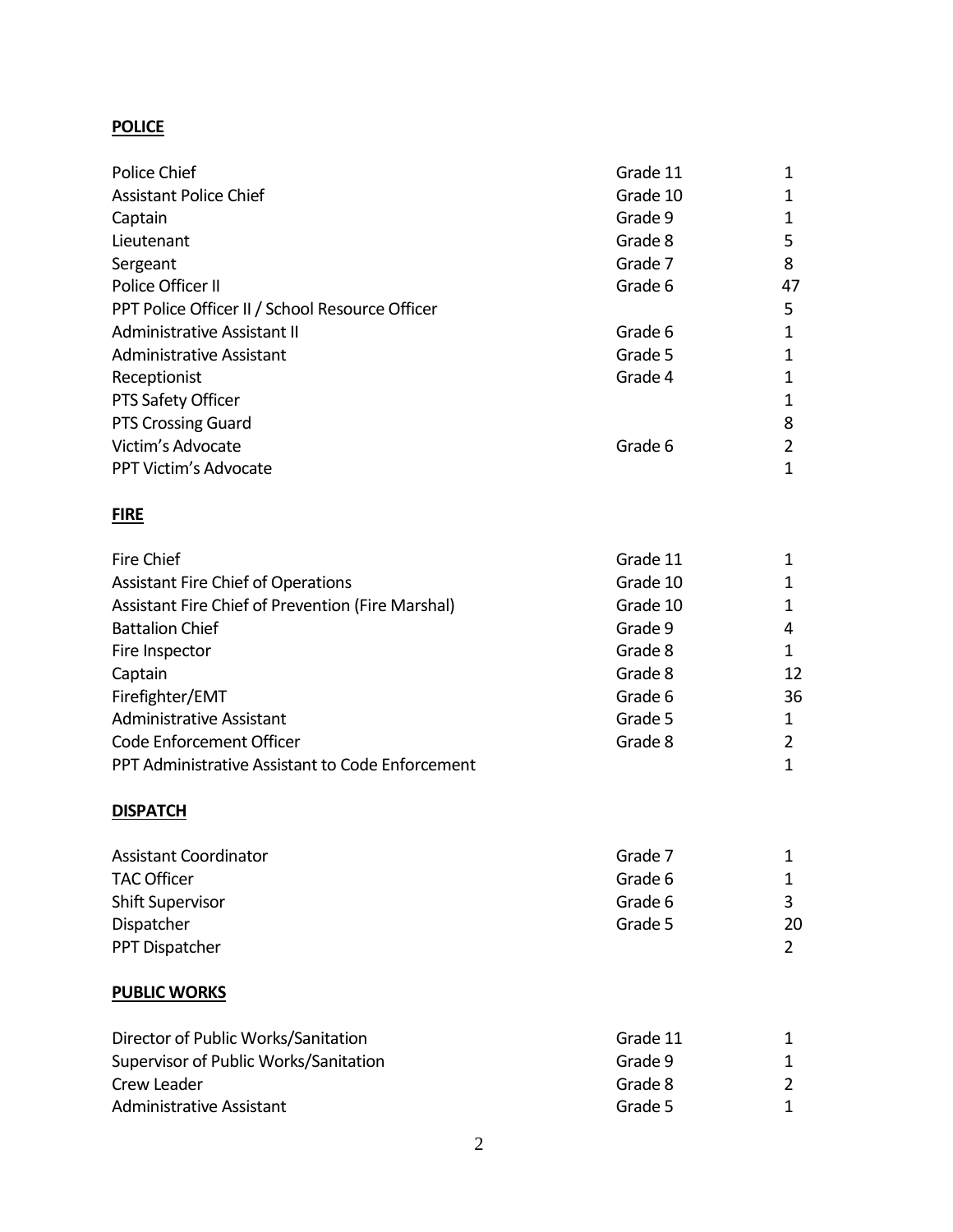| Maintenance Driver          | Grade 5 | 6              |
|-----------------------------|---------|----------------|
| <b>Equipment Operator</b>   | Grade 5 | 3              |
| Maintenance Worker          | Grade 4 | 5              |
| <b>SANITATION</b>           |         |                |
| Crew Leader                 | Grade 8 | 1              |
| Sanitation Worker           | Grade 4 | 6              |
| <b>Sanitation Driver</b>    | Grade 5 | 8              |
| Diesel Mechanic             | Grade 8 | 1              |
| Mechanic                    | Grade 6 | $\mathbf 1$    |
| <b>RECYCLING</b>            |         |                |
| <b>Recycling Supervisor</b> | Grade 8 | 1              |
| <b>Recycling Worker</b>     | Grade 5 | 1              |
| PPT Recycling Worker        |         | $\mathbf 1$    |
| <b>CEMETERY</b>             |         |                |
| Sexton                      | Grade 8 | 1              |
| <b>Equipment Operator</b>   | Grade 5 | $\overline{2}$ |
| Maintenance Worker          | Grade 4 | $\mathbf 1$    |
| <b>PPT Maintenance</b>      |         | 1              |

# **REVENUE**

\* Staff of the Georgetown/Scott County Revenue Commission, while not employees of the City, are administratively associated with the City for various personnel matters including, but not limited to, payroll, benefits, CERS participation/reporting, and personnel policies.

TOTAL CITY OF GEORGETOWN POSITIONS 237 **238**

# **SECTION TWO**

Any and all existing ordinances inconsistent with this ordinance are repealed.

# **SECTION THREE**

If any section, subsection, sentence, clause, or phrase of this ordinance is held unconstitutional or otherwise invalid, such infirmities shall not affect the validity of the remaining portions of this ordinance.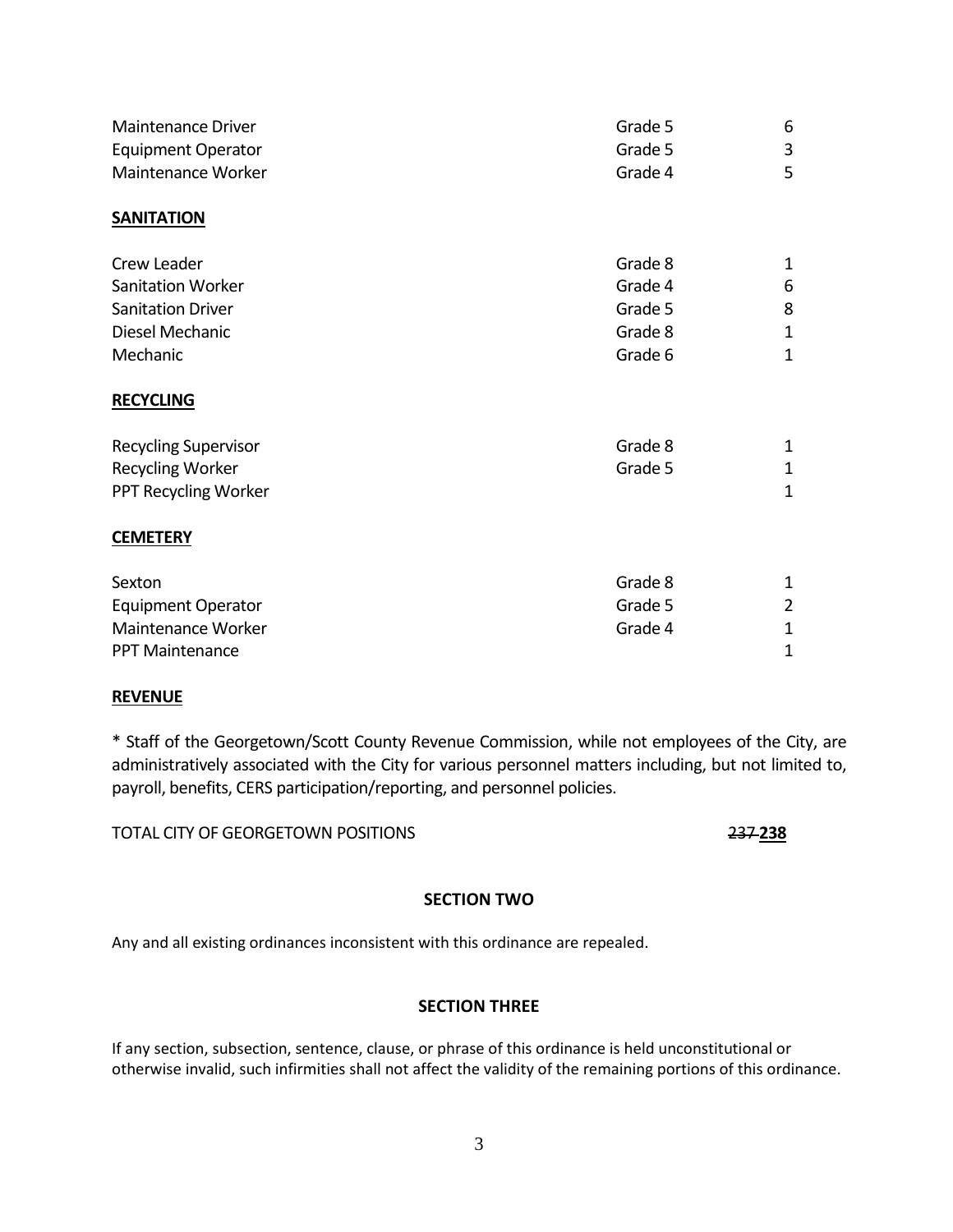# **SECTION FOUR**

This ordinance shall take effect after its passage and publication according to law.

PUBLICLY INTRODUCED AND READ FIRST TIME: November 22, 2021

PUBLICLY READ SECOND TIME AND PASSED: December 13, 2021

Tracie Hoffman<br>ATTEST: Tracie Hoffman (Dec 22, 2021 09:56 EST)

Tom Prather, Mayor

APPROVED: Tom Prather (Dec 15, 2021 14:54 EST)

Tom Prather

Tracie Hoffman, City Clerk